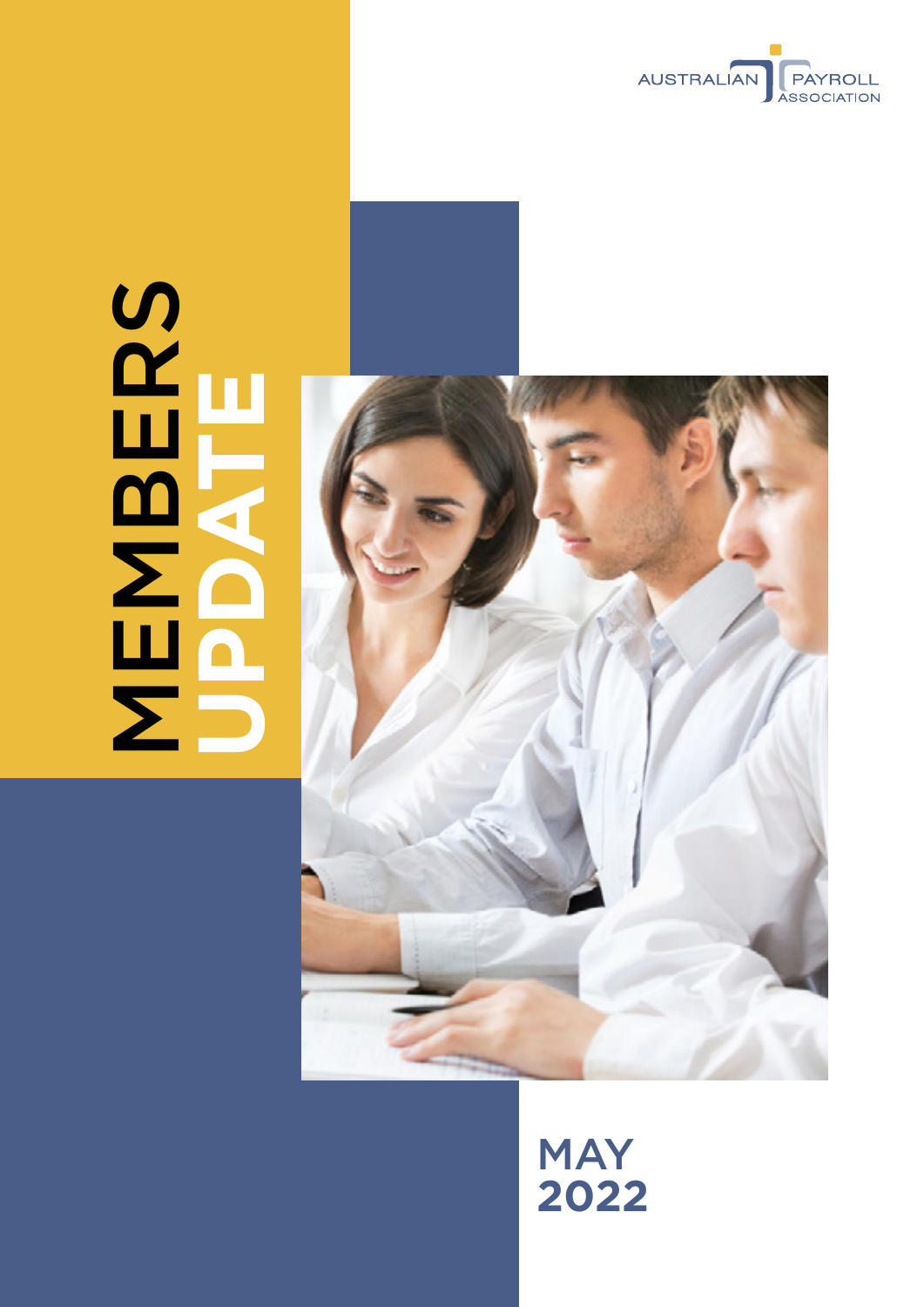

In this month's members update we look at:

- Superannuation Increase 1st July 2022
- SCHADS changes
- Annualised Salary update
- STP Phase 2 Factsheet and Checklist
- Compliance Record Keeping

#### Welcome to the May 2022 member's update

We are already into May and it is a great time to start looking ahead for the busy period of year end. Don't forget to sign up for the End of Year Seminar <https://www.austpayroll.com.au/end-of-year-seminars/>. Let's get started.

#### Superannuation Increase 1st July 2022

The Federal Budget 2022 has maintained the Super Guarantee's legislated increase to 12%. From July 1st 2022, the Super Guarantee increases to **10.5%**. It will increase by 0.5% on the 1st of July each year until it reaches 12% in 2025.

There are a few things to start looking at;

- How you need to update this in your system to be ready for any payments made from the 1st of July.
- Discuss with your HR/management team of the changes so that they can update any contracts.
- Update any payroll spreadsheets that reference Superannuation for the new financial year.

# STP Phase 2 Factsheet and Checklist

The ATO have put together some factsheets and checklists to help employers with transitioning to STP Phase 2 reporting.

The Checklist and Factsheets include;

- Employer STP Phase 2 checklist
- Tax and BAS professional STP Phase 2 checklist
- Single Touch Payroll get ready checklist

Click on the link below to find out more.

<https://www.ato.gov.au/business/single-touch-payroll/news,-events-and-resources/#Factsheetsandchecklists>

# Social, Community, Home Care and Disability Services Award Changes

A reminder that employers paying under the SCHADS award need to start preparing for the upcoming changes. From the first pay period on or after 1 July 2022, minimum payments for part-time employees in the Social and Community Services Award are changing, and additional allowances are being introduced.

#### **Minimum payments for part-time employees**

From the first pay period on or after 1 July 2022, minimum payments for part-time employees in the Social and Community Services Award are changing.

From 1 July 2022, they'll be paid the following minimum number of hours for each shift or period of work in a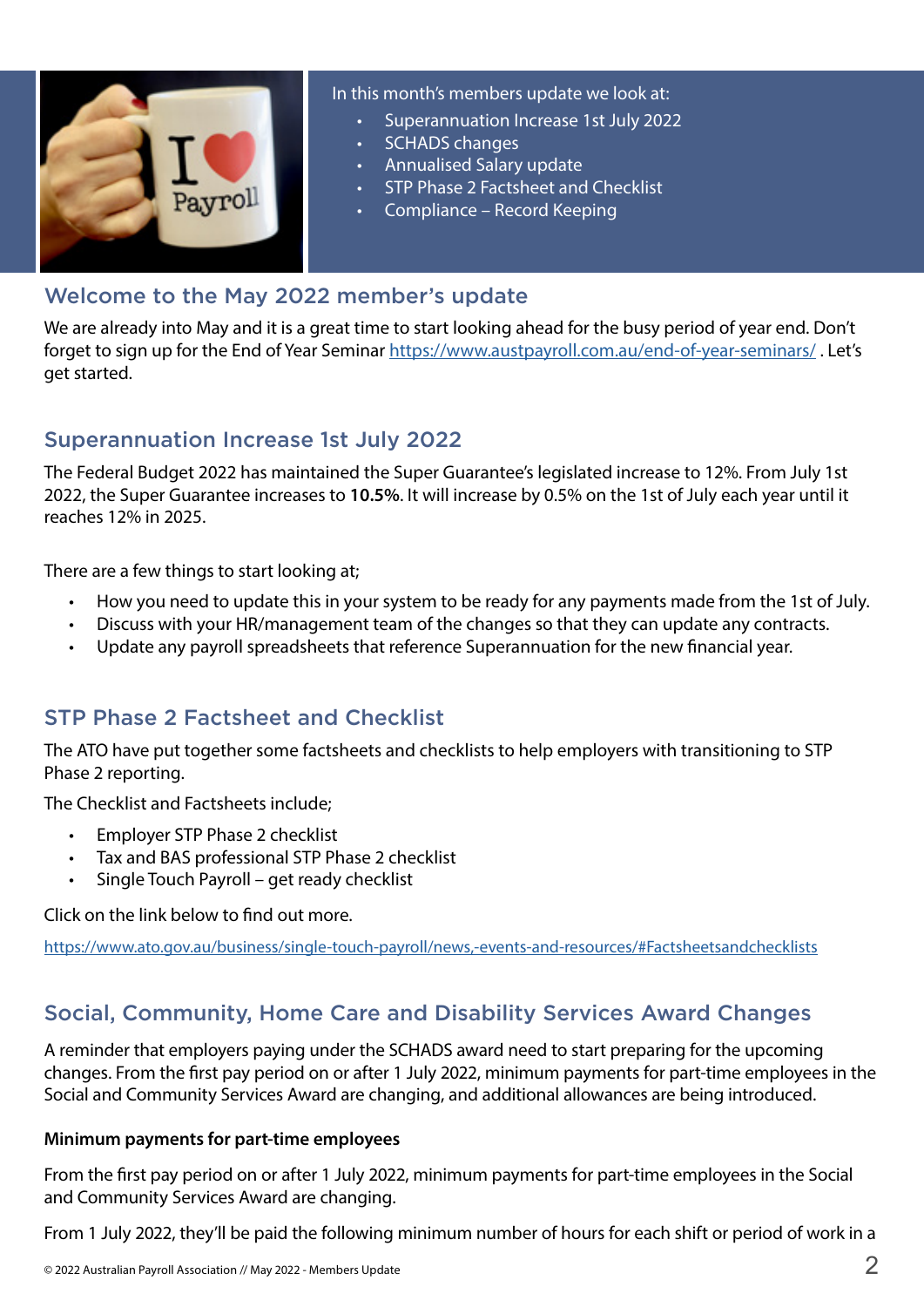broken shift:

- social and community services employees (except when doing disability services work) 3 hours
- all other employees 2 hours.

To help employers and employees get ready for these changes, there are transitional arrangements that start on 1 February 2022, and apply until 1 October 2022.

There are other changes to the SCHADS Award from 1 July 2022. This includes entitlements for:

- damaged clothing introduction of laundry allowance and repair/replacement clothing obligations
- remote response minimum payments for remote work
- broken shifts broken shift allowances and new definitions.

To find out more: [https://www.fairwork.gov.au/newsroom/news/changes-minimum-payments-part-time](https://www.fairwork.gov.au/newsroom/news/changes-minimum-payments-part-time-employees-social-and-community-services-award)[employees-social-and-community-services-award](https://www.fairwork.gov.au/newsroom/news/changes-minimum-payments-part-time-employees-social-and-community-services-award)

# Annualised Salary Update

The Fair Work Commission has issued draft determinations for four awards in regards to annualised salary arrangements, with proposed dates in May and September this year. In summary:

#### **Hospitality and Restaurant Industry Awards**

As of 1 September 2022, the Commission proposes that employees who are paid 125% or more via annualised wage arrangements under clause 24 of the Hospitality Award and Clause 20 of the Restaurant Industry Award will need to be paid an additional amount when an employee works in excess of the "outer limits" below:

- 12 hours overtime per week averaged over the roster cycle; and/or
- 18 penalty hours per week averaged over the roster cycle (excluding 7pm to midnight in the Hospitality Award and 10pm to midnight in the Restaurant Award).

#### **Health Professionals and Support Services Award**

As of 9 May 2022, the Commission proposes to vary the Health Professional Award to include an annualised wage arrangement clause which will apply to employees in the classifications of Support Services Employee Level 8 and Level 9 and Health Professional Level 2, Level 3 and Level 4.

#### **Marine Towage Award**

As of 9 May 2022, the Commission proposes that employees who are paid 140% or more via annualised wage agreements under clause 14.2 of the Marine Towage Award will be paid an additional amount when an employee works in excess of the "outer limits" below:

- For more than 20 penalty hours worked per week averaged over the pay period or roster cycle; and/ or
- For more than 15 overtime hours per week averaged over the pay period or roster cycle.

You can find the decision and the draft determinations here [https://www.fwc.gov.au/hearings-decisions/](https://www.fwc.gov.au/hearings-decisions/major-cases/4-yearly-review/common-issues/annualised-salaries-am201613) [major-cases/4-yearly-review/common-issues/annualised-salaries-am201613](https://www.fwc.gov.au/hearings-decisions/major-cases/4-yearly-review/common-issues/annualised-salaries-am201613)

# Compliance – Record Keeping

It may seem obvious that you need to keep correct pay information for your employees, however do you know how long and what information you should be storing and how it should be stored? Records can be kept in employees' files or online. However, the length of time that you need to keep employee records differ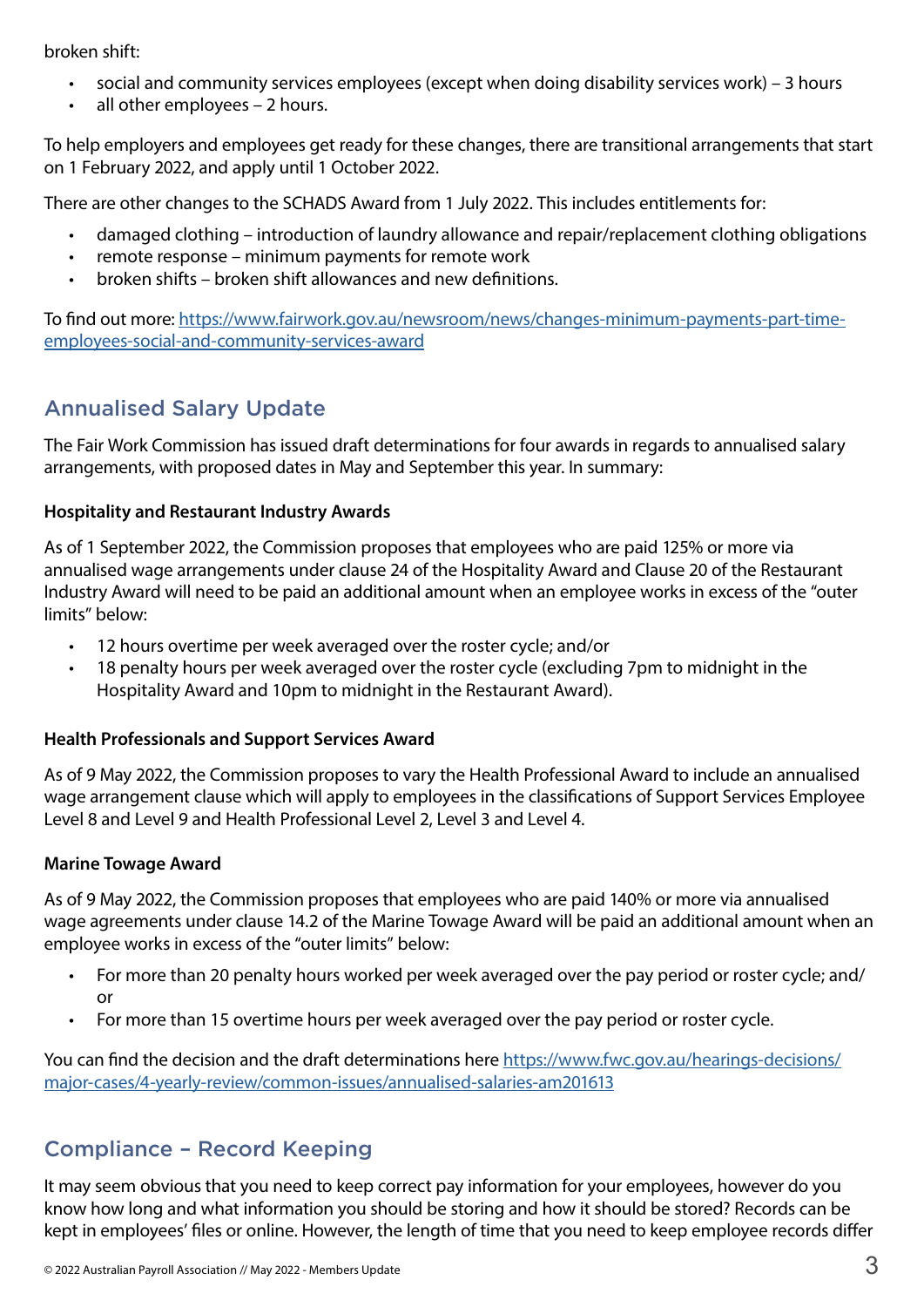depending on different legislation.

#### **ATO**

You need to keep these records for five years. The five years starts from when you prepared or obtained the records, completed the transactions or acts those records relate to, whichever is later.

You should keep records long enough to cover the period of review (also known as the amendment period) for an assessment that uses information from the record.

#### **Fair Work**

Employers have to keep time and wages records for 7 years.

Time and wages records have to be:

- readily accessible to a Fair Work Inspector (FWI)
- legible
- in English.

#### **Long Service Leave**

NSW - 6 years following the termination of employment

- VIC 7 years following the termination of employment
- QLD 6 years following the termination of employment
- SA 3 years following the termination of employment
- WA 7 years following the termination of employment
- ACT 7 years following the termination of employment

NT – 3 years following the termination of employment or 6 years if the employee terminates due to death

Australian Payroll Association is committed to shaping the future of payroll and we see training and development as a fundamental element of this progression. Our courses will help you stay compliant in the ever changing world of payroll.

<www.austpayroll.com.au/payroll-courses/>

# FAQ

#### **Q. How much Redundancy and Notice should I pay?**

**A.** The minimum requirements for redundancy and notice are as per the National Employment Standards. However, the employee's award, Agreement and/or contract can provide for a greater entitlement. If the employee is covered under an award Fairwork has a great calculator that will outline what the employer is required to pay.

https://calculate.fairwork.gov.au/endingemployment

#### **Q. What redundancy pay is payable?**

**A.** Employees receive redundancy pay based on their continuous period of service with their employer. This amount is paid at the employee's base pay rate for ordinary hours worked.

An employee's base rate of pay (other than a pieceworker) is the pay rate they receive for working their ordinary hours, but does not include the following: